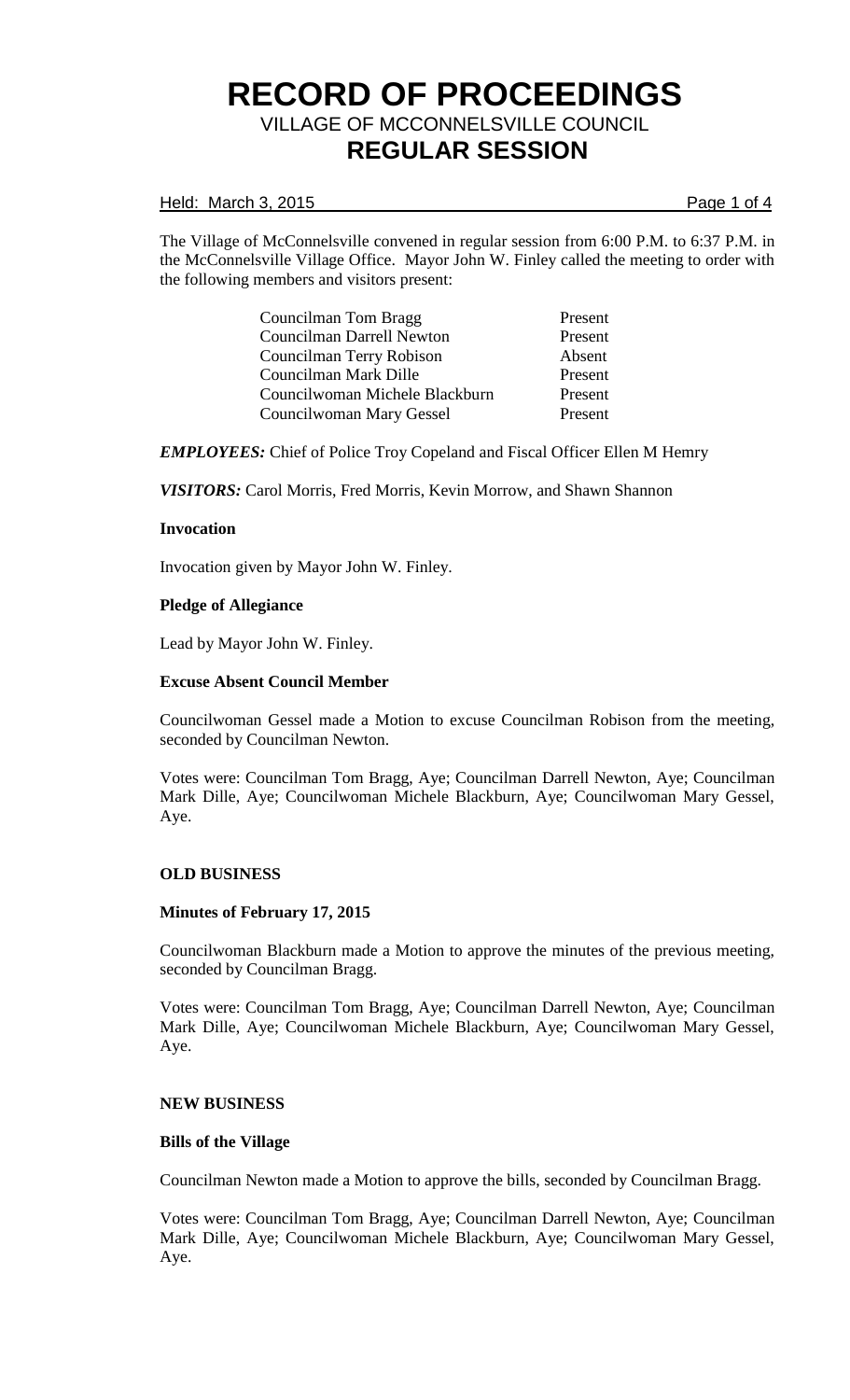Held: March 3, 2015 **Page 2 of 4** 

## **Monthly Financial Reports and Bank Reconciliation**

Council signed off on the February Monthly Financial Reports and Bank Reconciliation.

#### **Mayor John W. Finley**

Mayor Finley stated he received a letter requesting to close the Square from 1:00 P.M. to 3:00 P.M. on July 11, 2015 for the Civil War Re-Enactment skirmish (each Council Member received a copy of the letter). Mayor Finley asked for a Motion to approve the closing of the Square.

Councilman Dille made a Motion to allow the closing of the Square on July 11, 2015 from 1:00 P.M. to 3:00 P.M., seconded by Councilman Newton.

Votes were: Councilman Tom Bragg, Aye; Councilman Darrell Newton, Aye; Councilman Mark Dille, Aye; Councilwoman Michele Blackburn, Aye; Councilwoman Mary Gessel, Aye.

Mayor Finley reported February Parking Meter receipts as follows: Fines - \$650.65; Meters - \$1,791.72 for a total of \$2,442.37. Mayor Finley reported February Mayor's Court receipts as follows: Village - \$6,902.00; Morgan County Treasurer - \$73.65; Treasurer of State – \$1,195.35 for a total of \$8,171.00. Mayor Finley reported February Income Tax receipts as \$32,067.80.

Mayor Finley reported the April 21, 2015 Council Meeting has been rescheduled for April 16, 2015 at 6:00 P.M.

#### **Ordinance 15-05**

Mayor Finley introduced Ordinance 15-05, AN ORDINANCE ESTABLISHING EMPLOYMENT POSITIONS, EMPLOYEE COMPENSATION, EMPLOYEE BENEFITS; AND, INCREMENT PAY FOR WATER AND SEWER LICENSES.

Mayor Finley noted the first line in the second paragraph of Section H on page ten needs removed. This requires an employee to take a week of vacation when they have maxed out their two year accumulation; however, this is not needed as it states in the previous paragraph they stop accruing vacation once they reach their maximum accumulation.

Councilman Newton made a Motion to pass Ordinance 15-05 with the noted change, on the third and final reading; seconded by Councilwoman Gessel.

Votes were: Councilman Tom Bragg, Aye; Councilman Darrell Newton, Aye; Councilman Mark Dille, Aye; Councilwoman Michele Blackburn, Aye; Councilwoman Mary Gessel, Aye.

Ordinance 15-05 was duly adopted.

Mayor Finley reported the Village Administrator was ill and unable to attend the meeting. Mayor Finley stated the Village Administrator is recommending Burgess & Niple Engineering for the Hawk Waterline Interconnect and needs approval from Council to contract with them for this project.

Councilman Newton made a Motion to contract with Burgess & Niple for the Hawk Waterline Interconnect; seconded by Councilman Dille.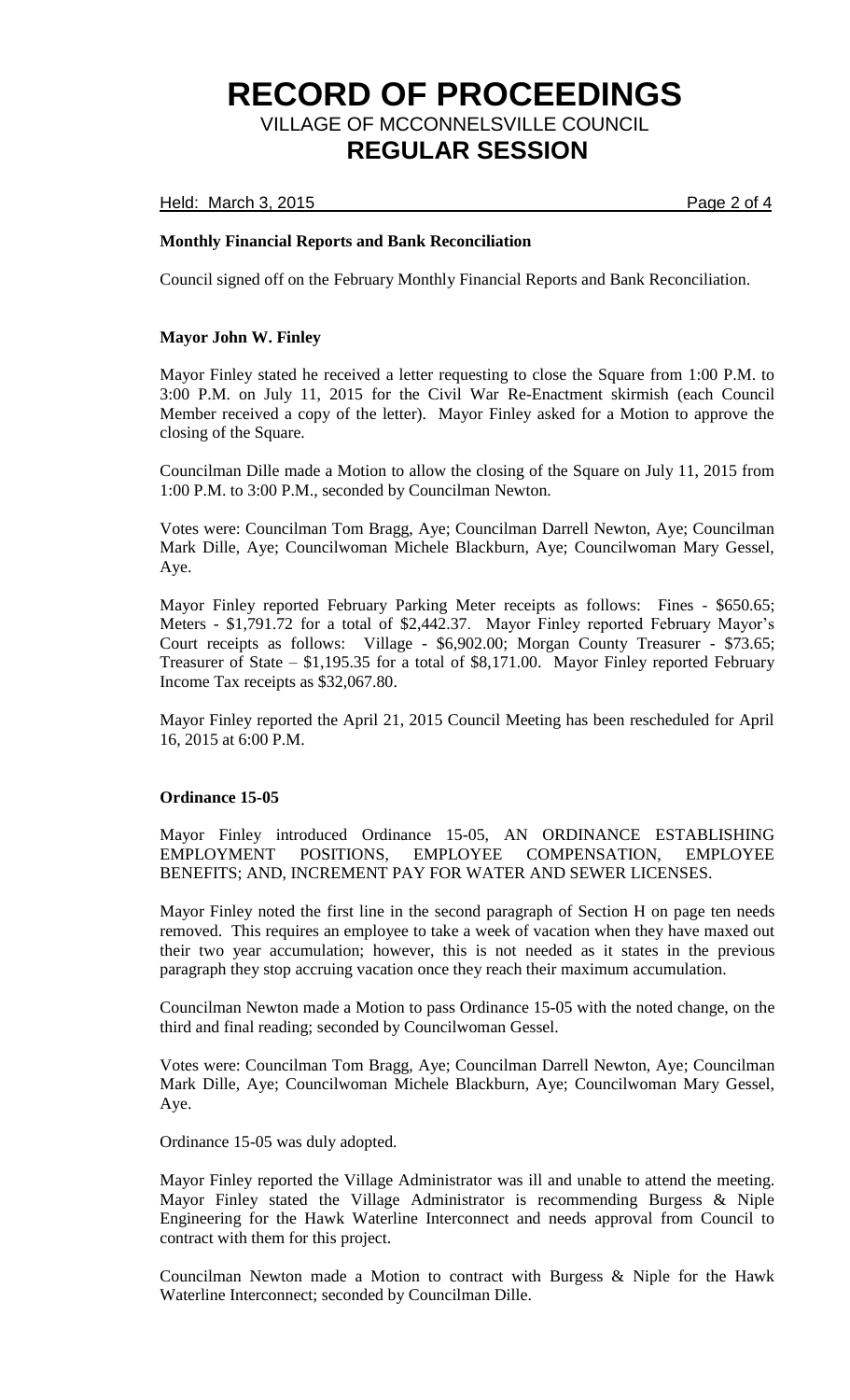## Held: March 3, 2015 **Page 3 of 4**

Votes were: Councilman Tom Bragg, Aye; Councilman Darrell Newton, Aye; Councilman Mark Dille, Aye; Councilwoman Michele Blackburn, Aye; Councilwoman Mary Gessel, Aye.

The Motion carried.

Mayor Finley stated the Village Administrator is recommending MS Consultants for the Sewer Separation Project and needs approval from Council to contract with them for this project.

Councilman Newton made a Motion to contract with MS Consultants for the Sewer Separation Project; seconded by Councilman Dille.

Votes were: Councilman Tom Bragg, Aye; Councilman Darrell Newton, Aye; Councilman Mark Dille, Aye; Councilwoman Michele Blackburn, Aye; Councilwoman Mary Gessel, Aye.

The Motion carried.

Mayor Finley stated he will be attending a meeting in Marietta tomorrow at Buckeye Hills.

Mayor Finley reported the Village Administrator and Fiscal Officer had a meeting with the Village's Insurance Company. They are requesting the Village to be named as an additional insured on the liability policies of anyone who is having any type of activity at the Park.

Kevin Morrow, President of the Park Board was in attendance and stated he was unsure if anyone had a liability insurance policy. He will bring this to the Board's attention and talk with the teams about this.

Fiscal Officer Hemry stated we need a copy of their liability policy showing where the Village is listed as an additional insured for our records.

Mayor Finley reported the funds raised to date verses the expenditures of the K9 Fund are right in line with each other. Mayor Finley stated the public is supporting this project well; and, we greatly appreciate all their support.

Councilwoman Gessel stated the students at East School are having a "Hat Day"; and, the money they raise is going to be donated to the K9 Fund.

# **Recreation & Buildings Committee**

Councilman Newton stated he was in receipt of a letter from Mary Ellen VanHorn regarding usage of the pool for the Re-Enactment. Councilman Newton stated he will schedule a Committee Meeting to discuss this.

# **Streets & Alley Committee**

Councilman Dille stated he appreciates the meter report from Parking Enforcement Officer Mike Chern.

Councilman Dille reported the Village Administrator has completed the application for the Safe Routes to School Project.

Councilman Bragg stated the dumpster is still sitting on Main Street.